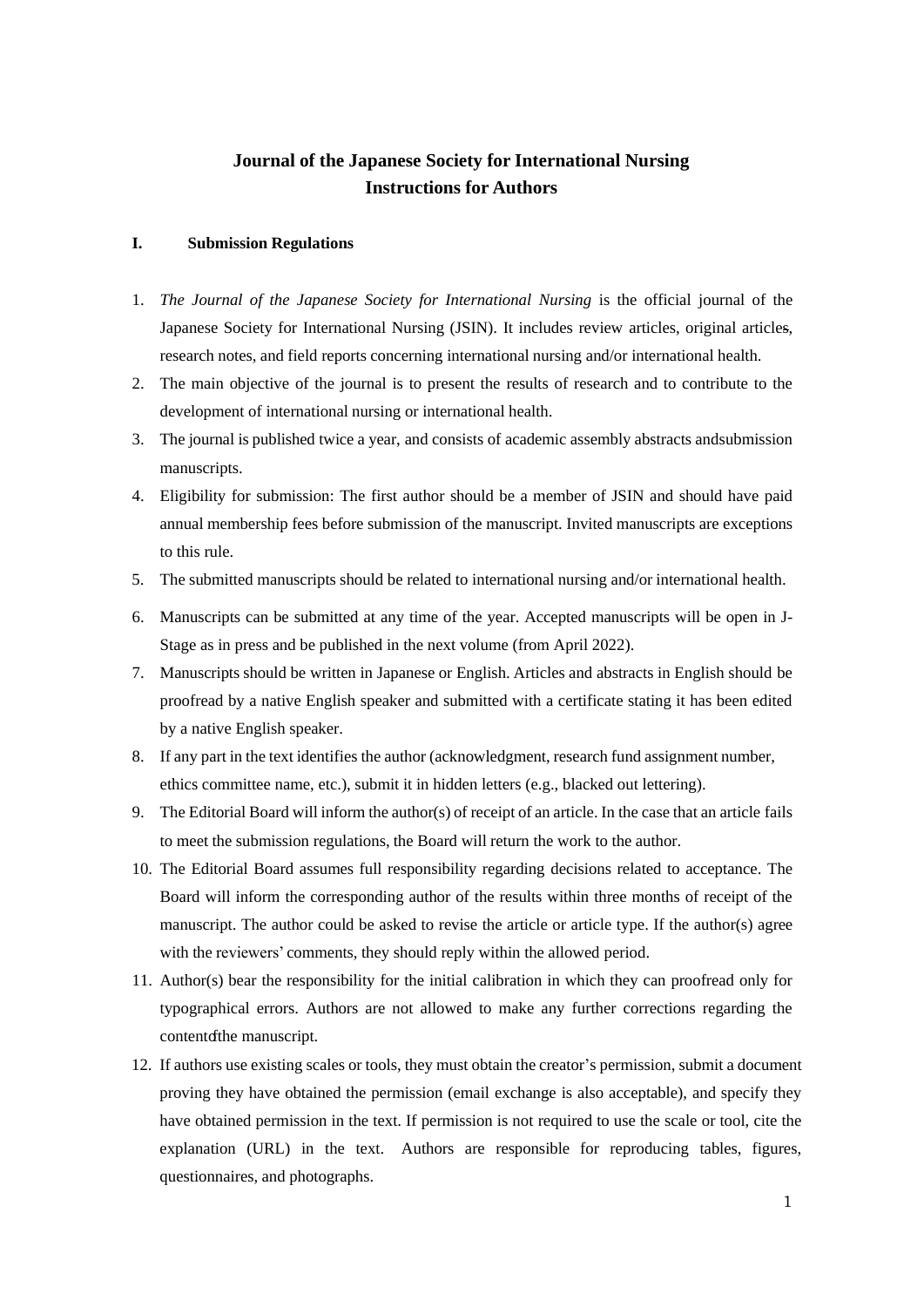- 13. Duplicate submissions are prohibited.
	- 1) Manuscriptsshould not have been published in other journals. Please note that manuscripts being uploaded or that are planned to be uploaded to another journal will be considered aduplicate submission.
	- 2) Revised reports for a subsidy or revised presentation summaries from academic conferences are exceptions to the duplicate submission rule. In these cases, the author should clearly state that the manuscript has been revised from the original.
	- 3) In the case of determining a duplicate submission, the manuscript submitted to the JSIN will be removed, and this will be announced on the JSIN home page.
- 14. JSIN holds the copyright to all published articles and has the right to open the articles to be electricized and printed for the public.
- 15. Authors should submit the following six requirements via e-mail: **a. Checklist, b. Cover page file, c. Abstract file, d. Article body file, e. Figures and tables file**, and **f. Certification of English proofreading for manuscripts written in English.** If author(s) have any questions,they should contact the Editorial Board via e-mail.

## **E-mail submissions should be formatted as follows:**

E-mail title: Manuscript Submission \_Type of Manuscript Author's Name Recipient: Editorial Board of the Journal of Japanese Society for International Nursing E-mail address: [journal@jsin.jp](mailto:journal@jsin.jp)

\*Questions regarding manuscript submission will be accepted via email.

## **II. Submission Details**

## **1. Types of Manuscripts**

- 1) Types of manuscripts eligible for submission to this journal include review articles, original articles, research notes, and field reports.
- 2) Authors should identify the type of manuscript they are submitting based on the following criteria. The Editorial Board reserves the right to change the manuscript classification or request a modification so that a submitted article fits one of these categories.

**Review article**: Review of previously published articles related to international nursing and/or international health with comments by the author(s).

**Original article**: Original research that provides new information related to international nursing and/or health.

**Research note**: This document consists of a concise but complete description of original research related to international nursing and/or international health.

**Field report**: Reports related to the experience of projects, programs, and activities related to international nursing and/or international health, which have implications for related practical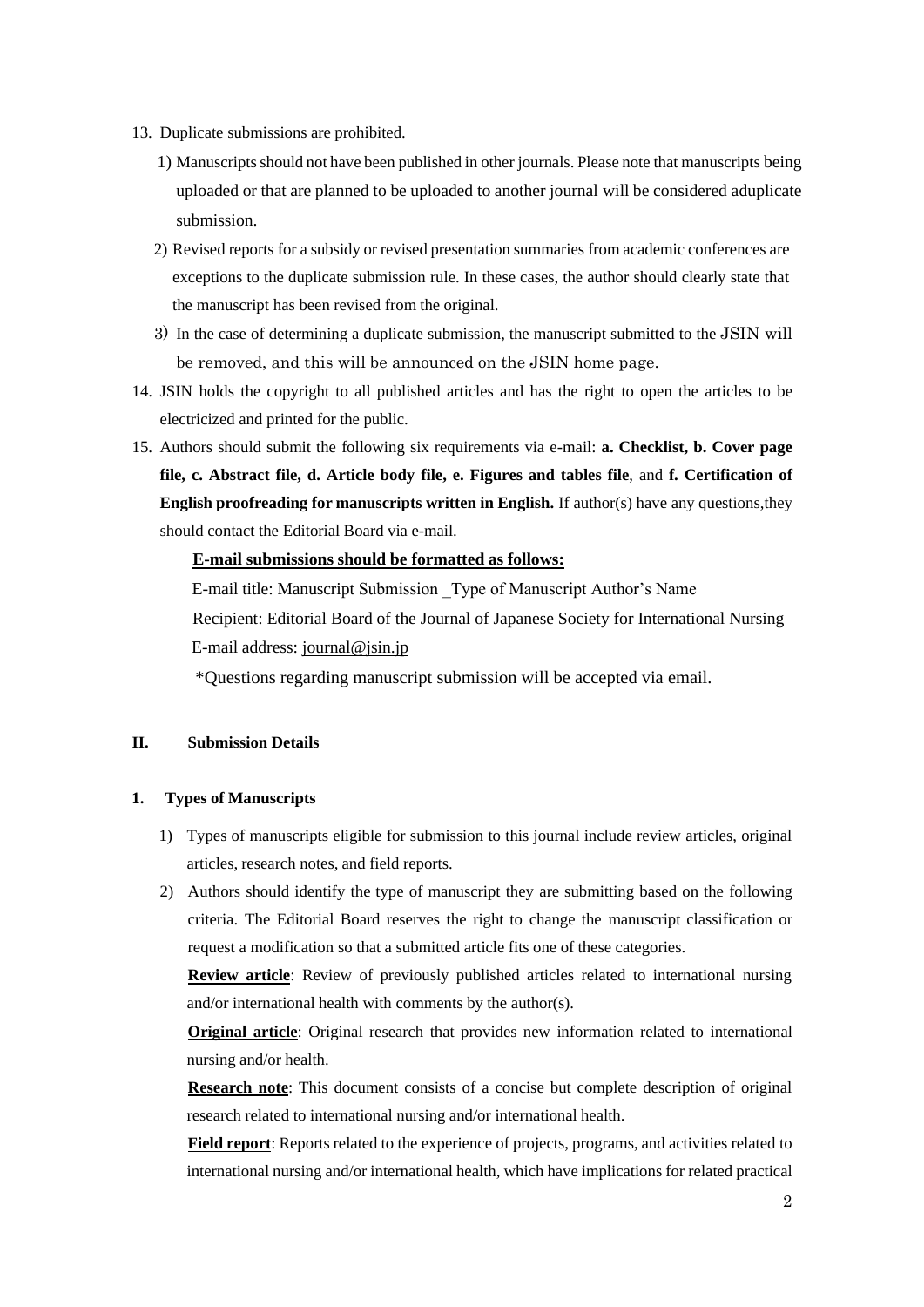experiences.

**Others**: In addition to the above, if the editorial committee deems it necessary, they will invite a book review paper, new publication introduction, academic meeting report, information, etc.

#### **2. Research Ethics**

For research involving human subjects, both the original article and research note should be approved by the associated affiliation/institution or research ethics review committee of the JSIN. The name of the ethics review committee and date of approval should be mentioned. Furthermore, in the case of field reports, authors should describe ethical considerations regarding the research subjects and overall research design in the Methods section. Even for research targeting people other than life science/medical research stipulated in the "Ethical Guidelines for Life Science/Medical Research for Humans," the approval of the Institutional Review Board, which is not covered by the guidelines, shall be obtained.

#### **3. Disclosure of Conflict of Interest**

Authors should disclose any conflicts of interest regarding the research at the end of the main body of the article.

#### **4. Authorship**

As a general rule, co-author qualifications must meet requirements (1) to (4) below. If they do not meet the requirements, they should be acknowledged in the Acknowledgment section.

- (1) Substantial contributions to the conception or design of the work; or the acquisition, analysis, or interpretation of data for the work
- (2) Drafting the work or revising it critically for important intellectual content; AND
- (3) Final approval of the version to be published; AND
- (4) Agreement to be accountable for all aspects of the work in ensuring that questions related to the accuracy or integrity of any part thereof are appropriately investigated and resolved.

Reference: International Committee of Medical Journal Editors

[https://www.icmje.org/recommendations/browse/roles-and-responsibilities/defining-the](https://www.icmje.org/recommendations/browse/roles-and-responsibilities/defining-the-role-of-authors-and-contributors.html)[role-of-authors-and-contributors.html](https://www.icmje.org/recommendations/browse/roles-and-responsibilities/defining-the-role-of-authors-and-contributors.html)

#### **5. Peer Review**

- 1) The Editorial Board reviews the submitted manuscripts through two professionals, at leastone of who is a member of the JSIN.
- 2) The Editorial Board contacts the authors for revisions within approximately three months of submission. A peer review will be conducted within one year of the posting, and the acceptance or rejection of the publication will be decided. Papers will be published in the latest journal,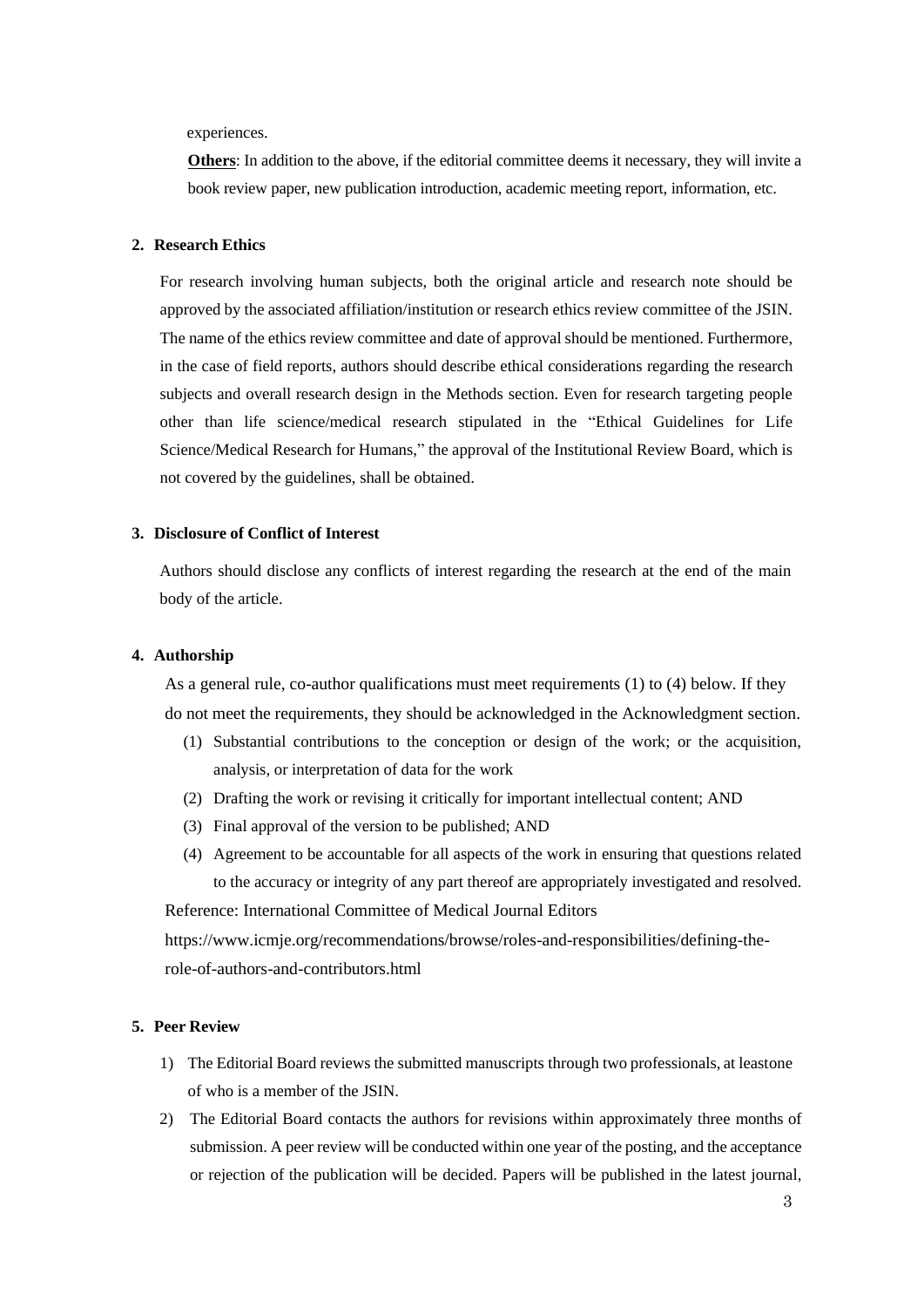Issue 2, in the order of acceptance. However, submitted papers that do not comply with the Code of Ethics may be rejected immediately.

3) When the authors are required to revise their submission, they should resend the revised set of manuscripts within the specified period along with an answer sheet (the format is free, but it is required that authors respond to each comment).

## **6. Content and Structure**

1) The submitted cover page should contain the following information:

- Type of manuscript; article title in English; author(s) name(s) in English; author affiliation(s); and contact details of the corresponding author, including his or her name, telephone number, ande-mail address.

- Author's contribution (specify the contribution each author made in the research: research design, data collection, analysis, draft writing, confirmation/revision of the manuscript, etc.) For example:

Kokusai Taro: Research design, data collection, analysis, drafting the manuscript, Kango Hanako: Research design, analysis, manuscript correction, final confirmation

| Type of<br>Manuscript   | Structure                                                                                                                                                                                                                                 | Word Count/Tables and Figures                                                                                                                                                                                                                                                                        |
|-------------------------|-------------------------------------------------------------------------------------------------------------------------------------------------------------------------------------------------------------------------------------------|------------------------------------------------------------------------------------------------------------------------------------------------------------------------------------------------------------------------------------------------------------------------------------------------------|
| Review<br>Article       | Cover page 2 Keywords<br>(1)<br>(max. of five) $\circled{3}$ Abstract in<br>English of no more than 300<br>words 4 Text (consists of<br>introduction, objectives, results,<br>discussion, and conclusion)<br>5 References                 | Maximum of 4,000 words for English<br>D<br>manuscripts<br>Fewer than five tables and figures<br>A table/figure that takes up half a page<br>is equivalent to 200 words<br>A table/figure that takes up a quarter of<br>a page is equivalent to 100 words                                             |
| Original<br>Article     | Cover page 2 Keywords<br>(1)<br>(max of five) 3 Abstract in<br>English of no more than 300<br>words 4<br>Text (consists of<br>introduction, objectives, results,<br>discussion, and conclusion)<br>5 References                           | Maximum of 4,000 words (including<br>references) for English manuscripts<br>(including references)<br>Fewer than five tables and figures<br>A table/figure that takes up half a page<br>is equivalent to 200 words<br>A table/figure that takes up a quarter of<br>a page is equivalent to 100 words |
| Research<br><b>Note</b> | Cover page 2 Keywords<br>$\left(1\right)$<br>(max of five) $\circled{3}$ Abstract in<br>English of no more than 300<br>words 4 Text (consists of<br>introduction, objectives, results,<br>discussion, andconclusion)<br>References<br>(5) | Maximum of 4,000 words (including<br>references) for English manuscripts<br>Fewer than five tables and figures<br>$\bullet$<br>A table/figure that takes up half a page<br>is equivalent to 200 words<br>A table/figure that takes up a quarter of<br>a page is equivalent to 100 words              |

### 2) Structure and Subdivision of Articles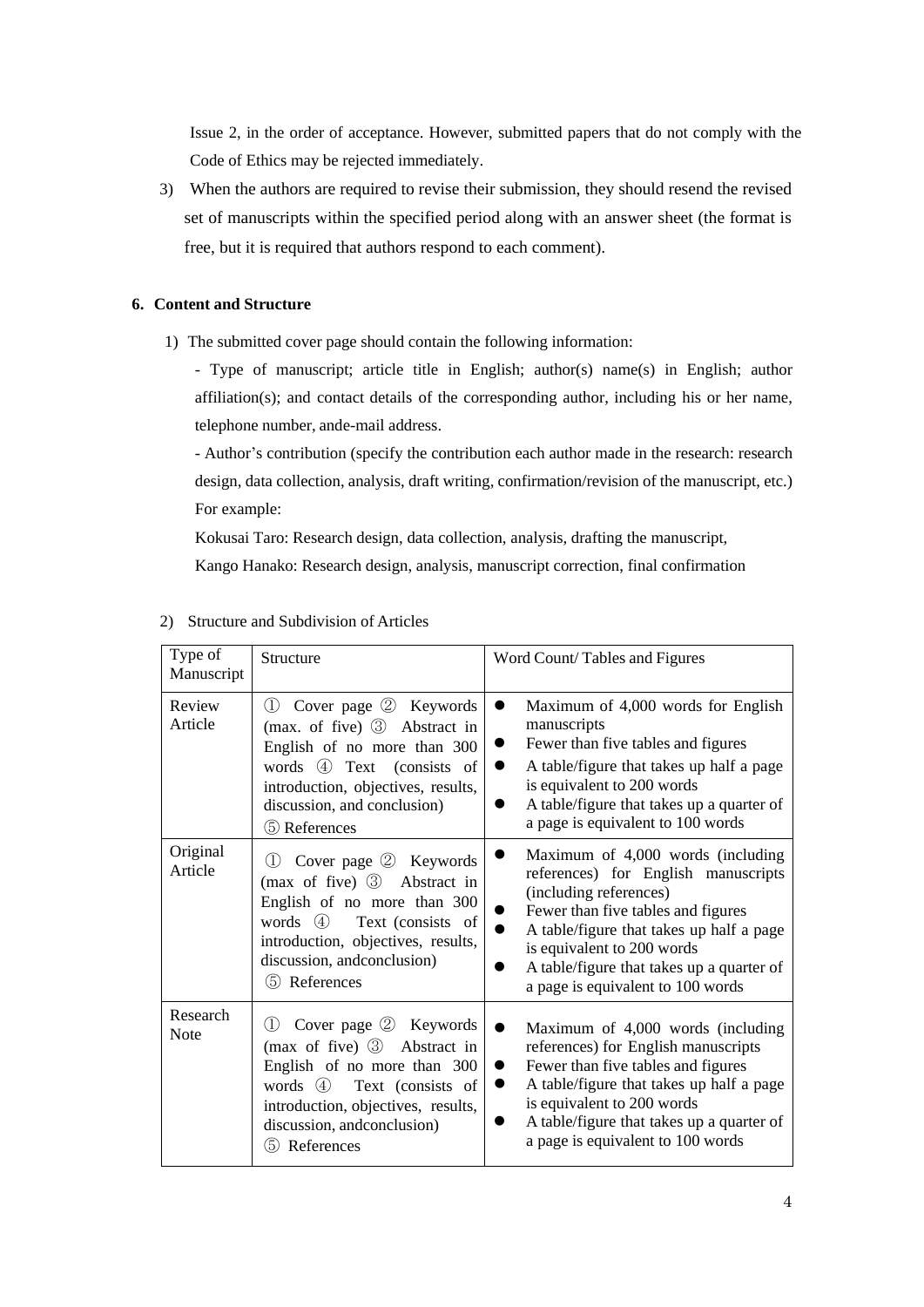| Field<br>Report | $\mathbb{O}$ Cover page $\mathbb{Q}$ Keywords (max<br>of five) <b>3</b> Abstract in English of<br>no more than 300 words 4)Text<br>(consists of the introduction,<br>objective, results, discussion, and<br>conclusion)<br><b>S</b> References | Maximum of 4,000 words (including<br>references) for English manuscripts<br>Fewer than five tables and figures<br>A table/figure that takes up half a page<br>is equivalent to 200 words<br>A table/figure that takes up a quarter of<br>a page is equivalent to 100 words |
|-----------------|------------------------------------------------------------------------------------------------------------------------------------------------------------------------------------------------------------------------------------------------|----------------------------------------------------------------------------------------------------------------------------------------------------------------------------------------------------------------------------------------------------------------------------|
| Others          | As requested by the Editorial<br><b>Board</b>                                                                                                                                                                                                  | As requested by the Editorial Board                                                                                                                                                                                                                                        |

#### **7. Arrangement of Manuscripts**

- 1) Manuscripts should be submitted as an A4 .doc or .docx file.
- 2) Arabic numerals should be used for numbering.
- 3) English documents should be double-spaced with left and right margins of 30 mm. The text should be Times New Roman single-sized characters in font size 11.
- 4) The title page should include information on the type of article, title, all author(s)' name(s), author(s)' affiliations, a structured abstract, and keywords (max. of five). Abstracts should be separated from both the cover page and body of the article. The abstract should include the Purpose, Methods, Results and Conclusion. An abstract in Japanese is not required.
- 5) Manuscript submission
	- (1) Page numbering should start from the first page of the article body and be placed in the bottom right corner of the page.
	- (2) Insert the line numbers as serial numbers for all pages on the first page.
	- (3) The type of article and title should be mentioned first on the first page.
	- (4) The following numbering scheme is required: I, 1, 1
- 6) Figures and tables should be simple and clear. Figures, tables, and photographs should be saved as a single page with a readable font size (pt). doc, .docx, or Excel file separate from the cover page file andarticle body file. The insertion points for the figures, tables, and photographs should be mentioned in the article.
- 7) The period (.) and comma (,) should be used consistently.
- 8) Units of measurements should be written such as mm, cm, ml, %, etc.
- 9) Abbreviations: acronyms and initialisms should be written as a full word when they first appear in the article.
- 10) In accordance with the APA bibliographic citation system, citations in the text are indicated by author name and year of publication (Author, Year).
- 11) In principle, the references should follow the latest version of the APA Manual of Style. American Psychological Association's APA Style [\(https://apastyle.apa.org/\)](https://apastyle.apa.org/)
- 12) The reference list should be listed in alphabetical order based on the name of the first author.
- 13) Insert the line numbers through the pages in the manuscript to indicate line numbers for